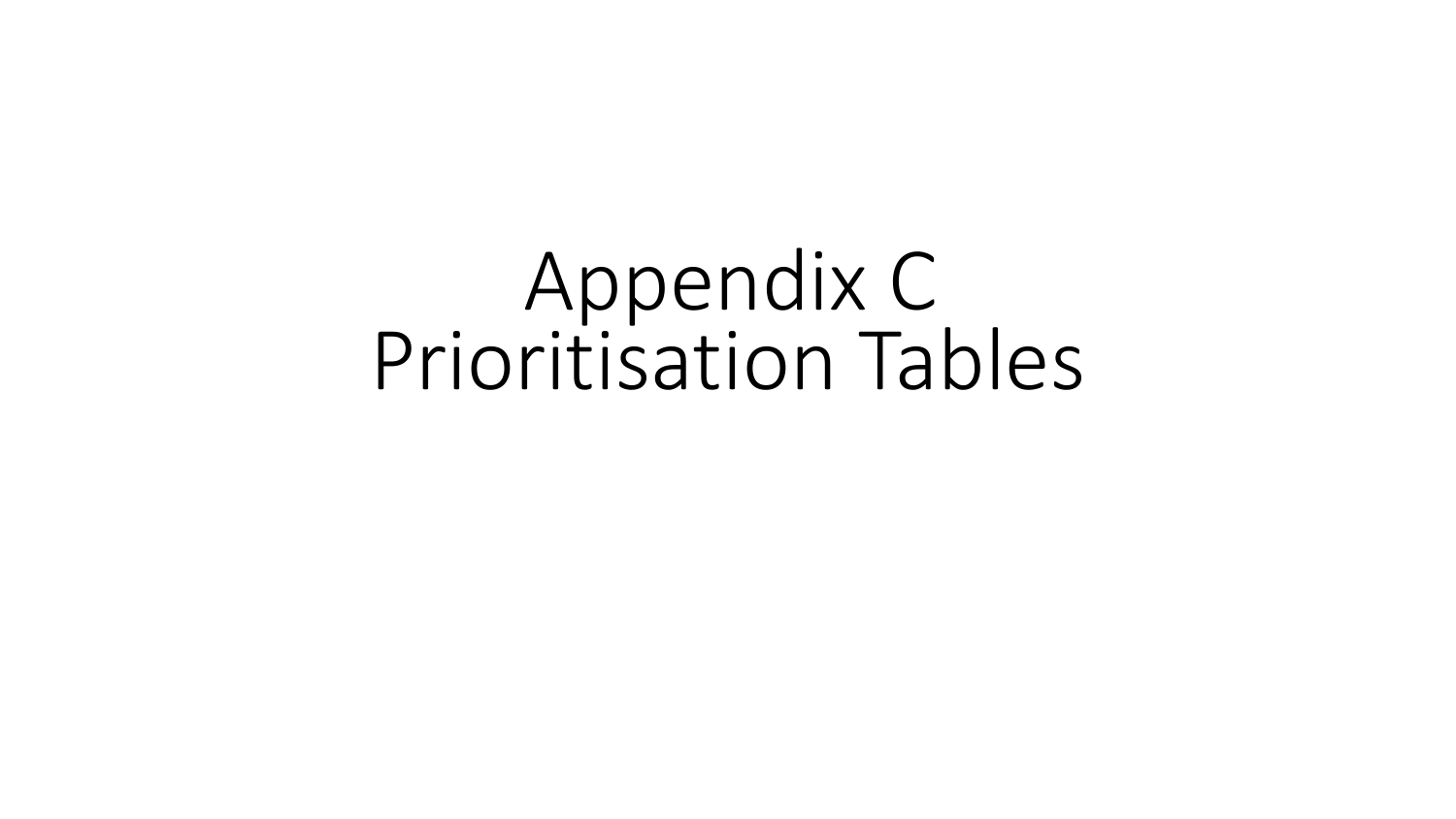## Watford Cycling Prioritisation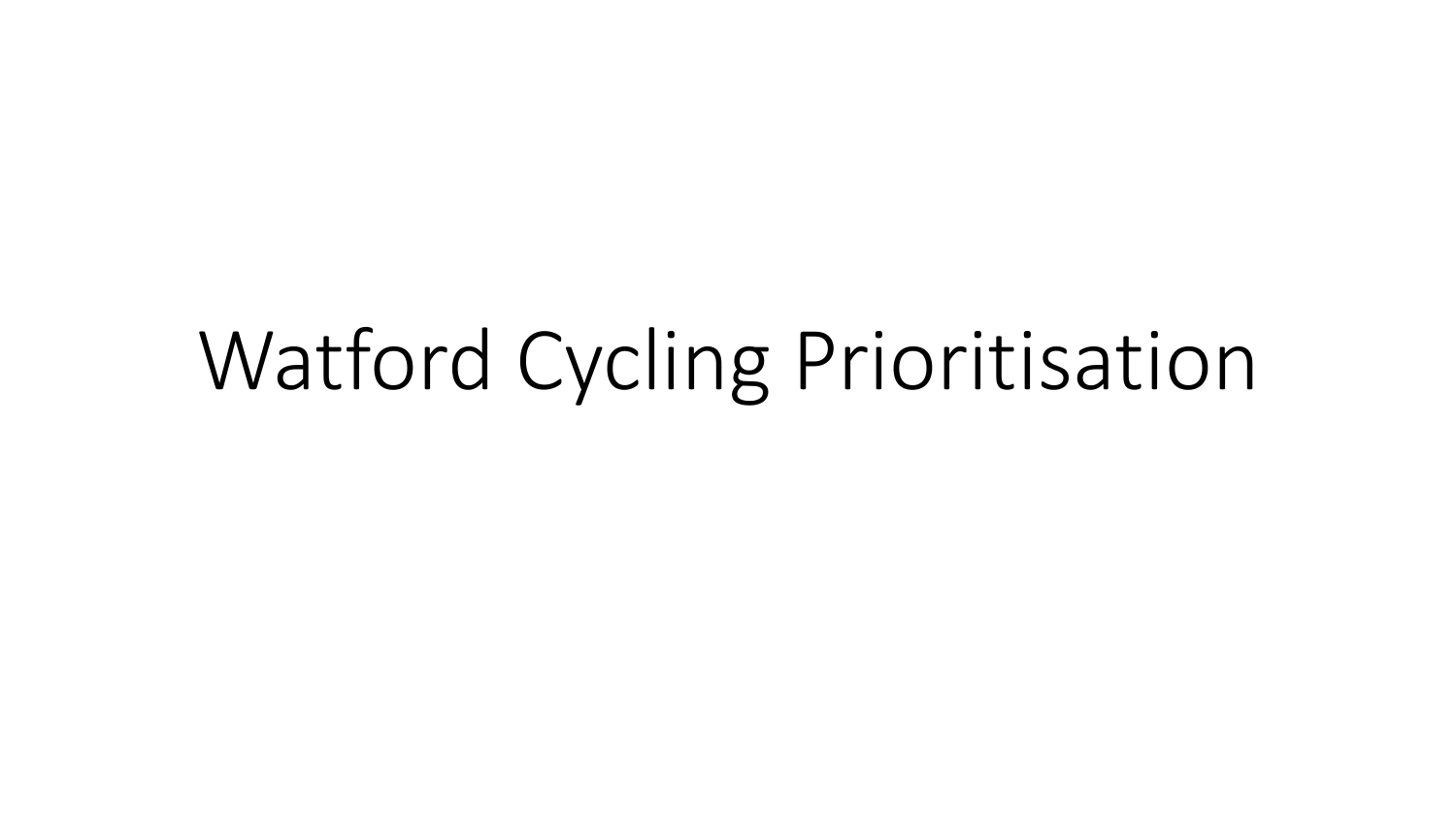|                          | Route          |                                            | Effectiveness<br>and Policy<br>Ranking |                                                                                                                                                               | Technical   |                                                                                                                                                                                                                                                                                                                                                                                                                                                                                                                                                                        | Scheme support - |                                                                                                                                                                                                                                                                                                                                                                                                                 | Alignment with known<br>funding or existing |                                                                                                                                                                                                                         |       |      |
|--------------------------|----------------|--------------------------------------------|----------------------------------------|---------------------------------------------------------------------------------------------------------------------------------------------------------------|-------------|------------------------------------------------------------------------------------------------------------------------------------------------------------------------------------------------------------------------------------------------------------------------------------------------------------------------------------------------------------------------------------------------------------------------------------------------------------------------------------------------------------------------------------------------------------------------|------------------|-----------------------------------------------------------------------------------------------------------------------------------------------------------------------------------------------------------------------------------------------------------------------------------------------------------------------------------------------------------------------------------------------------------------|---------------------------------------------|-------------------------------------------------------------------------------------------------------------------------------------------------------------------------------------------------------------------------|-------|------|
|                          | No             |                                            | (reverse)                              | Comment/Rationale                                                                                                                                             | Feasibility | Comment/Rationale                                                                                                                                                                                                                                                                                                                                                                                                                                                                                                                                                      | overall          | Comment/Rationale                                                                                                                                                                                                                                                                                                                                                                                               | scheme                                      | Comment/Rationale                                                                                                                                                                                                       | Total | Rank |
|                          |                |                                            |                                        | Pre-orioritisation ranking based on PCT outputs, Index of<br>Multiple Deprivation, Place Matrix scoring and severance<br>moacts and discussion with officers. |             | Low-Risk - Existing route primarily using<br>formalisation and improvement of existing<br>facilities within the highway boundary or<br>along the alignment of existing path.<br>Unlikely to require significant additional<br>approvals as predominently on-road or on<br>existing off road ovcle route. Liaison with<br>retail park owners likely to be required.                                                                                                                                                                                                     |                  | Good support for this route<br>from stakeholders but<br>priority was questioned by<br>Members as existing<br>rather than new route.<br>Concern over relance on                                                                                                                                                                                                                                                  |                                             | Funding for footway<br>resurfacing of Abert Rd<br>South allocated.<br>Connection of two SDAs                                                                                                                            |       |      |
|                          |                |                                            |                                        |                                                                                                                                                               |             | Few environmental or heritage concerns<br>as using established routes.                                                                                                                                                                                                                                                                                                                                                                                                                                                                                                 |                  | shared space and conflict<br>with pedestrians in places.                                                                                                                                                                                                                                                                                                                                                        |                                             | Watford Junctionn and<br>Coine Valley.                                                                                                                                                                                  |       |      |
|                          |                | <b>Green Loop East</b>                     |                                        | Pre-prioritisation ranking based on PCT outputs, Index of<br>Multiple Deprivation, Place Matrix scoring and severance<br>mpacts and discussion with officers. |             | High Risk - Route is predominently within<br>the highway boundary but constrained<br>space throughout. Requires provision of<br>new oycle link through existing pedestrian<br>High St area of Vicarage Rd.<br>Footway level cycling and constrained<br>space at junctions may require significant<br>additional approval/consultation or<br>negotiation with residents and<br>businesses. Impact on parking also likely<br>to require further agreement/approval.                                                                                                      |                  | Stakeholder support for a<br>route in this area but<br>acknowledgement that this<br>is a constrained route -<br>support for exploration of<br>atemative routes eg<br>Thomas Sawyer Way.<br>Ebury Way. Significant<br>concern related to<br>constraints on Vicarage                                                                                                                                              |                                             | Alignment with route<br>identified in IDP. Potential<br>for funding related to<br>Watford General Hospital<br>redevelopment & Ascot                                                                                     |       |      |
|                          | $\overline{2}$ | <b>Whippendell Road</b>                    | 13                                     |                                                                                                                                                               |             | No major environmental or heritage<br>considerations.                                                                                                                                                                                                                                                                                                                                                                                                                                                                                                                  |                  | Road, difficulties with<br>removing car parking.                                                                                                                                                                                                                                                                                                                                                                |                                             | Road local plan<br>alocations.                                                                                                                                                                                          | 47    |      |
| ā<br>Cycling Prior itsed | $\mathbf{a}$   | St Albans Road                             |                                        | Pre-prioritisation ranking based on PCT outputs, Index of<br>Multiple Deprivation, Place Matrix scoring and severance<br>moacts and discussion with officers. |             | Low Risk - Existing cycle lanes on<br>carriageway for the majority of the route<br>there is space to deliver the facilities<br>within the highway boundary in most<br>sections<br>Additional approvals/hegotiations may be<br>required for facilities at the Local Centre<br>where footway level cycling has been<br>considered unaccentable<br>No major environmental or heritage<br>considerations.                                                                                                                                                                  |                  | Support for improvements<br>at Dome Roundabout from<br>Members. Lack of political<br>support for footway level<br>cycling through High<br>Street/Local Centre area.<br>Very strong support from<br>stakeholders for concept<br>of protected cycle route<br>along length of St Albans<br>Road<br>Concern over available                                                                                          |                                             | Potential for s106 funding<br>from bus station developer<br>at Garston Lane/A405 and<br>potential development at<br>onspring Car park and on<br>southern section of route<br>Alignment with route<br>identified in IDP. |       |      |
|                          | 6              | <b>Watford to Carpenders Park</b>          | 11                                     | Pre-prioritisation ranking based on PCT outputs, Index of<br>Multiple Deprivation. Place Matrix scoring and severance<br>mpacts and discussion with officers. |             | Medium Risk - Mainly deliverable within<br>the highway boundary but very<br>constrained route at northern end. Route<br>is but more deliverable at southern end<br>where space is more available.<br>Constraints could be overcome by use of<br>alternative route suggested.<br>Likely to be some impacts on parking at<br>southern end of the route which may need<br>particular negotiation with residents.<br>No major environmental or heritage<br>considerations.                                                                                                 |                  | space in sections<br>particularly around<br>Wigganhall Road Bridge.<br>Less strong than other<br>routes. Recognition of<br>existing facilities and need<br>to focus on gaps. Concerr<br>that cyclists will be on<br>wrong side of road south<br>of the Coine River bridge.<br>Lower High Street corridor<br>to east seen as main<br>sustainable corridor in<br>Watford Sustainable<br><b>Transport Strategy</b> |                                             | Alignment with ATF<br>scheme at Wiggenhall<br>Bridge. Few funding<br>opportunities on southern<br>sections<br>Alignment with route<br>identified in IDP.                                                                | 10    |      |
|                          | 17             | Watford North River Route (Hempstead Road) | 10                                     | Pre-prioritisation ranking based on PCT outputs, Index of<br>Multiple Deprivation, Place Matrix scoring and severance<br>moacts and discussion with officers. |             | Medium Risk - Southern end of the route<br>with stepped track provision at should be<br>relatively straightforward to deliver within<br>the highway boundary as width is<br>available. Greater constraints at the<br>northern end of the route through Hunton<br>Bridge - pinch points and more<br>constrained route through residential<br>area<br>Impact on parking through Hunton Bridge<br>may require additional<br>negotiation/approval of residents.<br>No major environmental or heritage<br>considerations if the towpath route is<br>avoided as recommended. |                  | Strong stakeholder support<br>for concept of proetected<br>cycle route along<br>Hempstead Road                                                                                                                                                                                                                                                                                                                  |                                             | Alignment with ATF<br>scheme at Stratford Way<br>junction                                                                                                                                                               | 17    | 3    |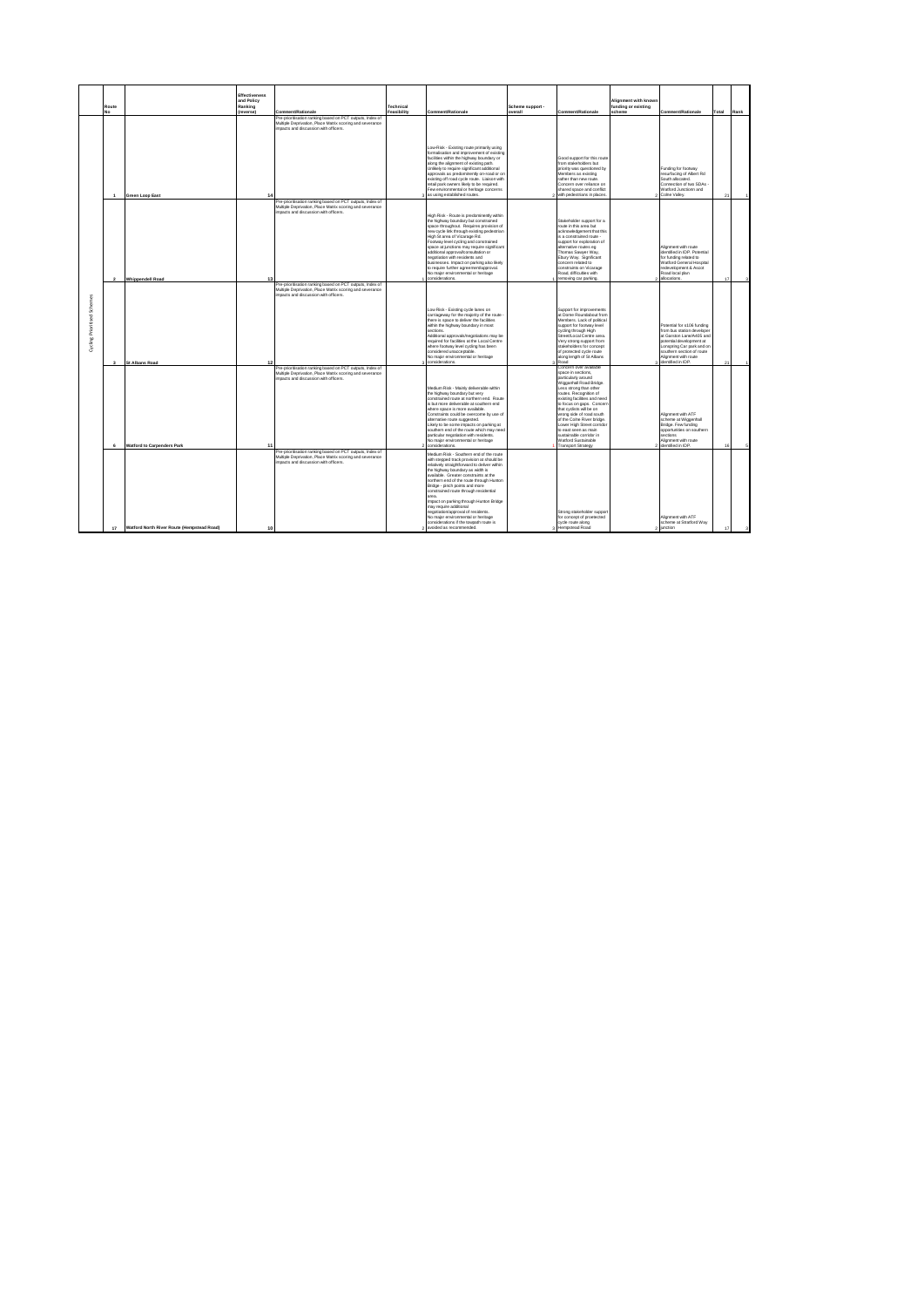Watford Walking Prioritisation